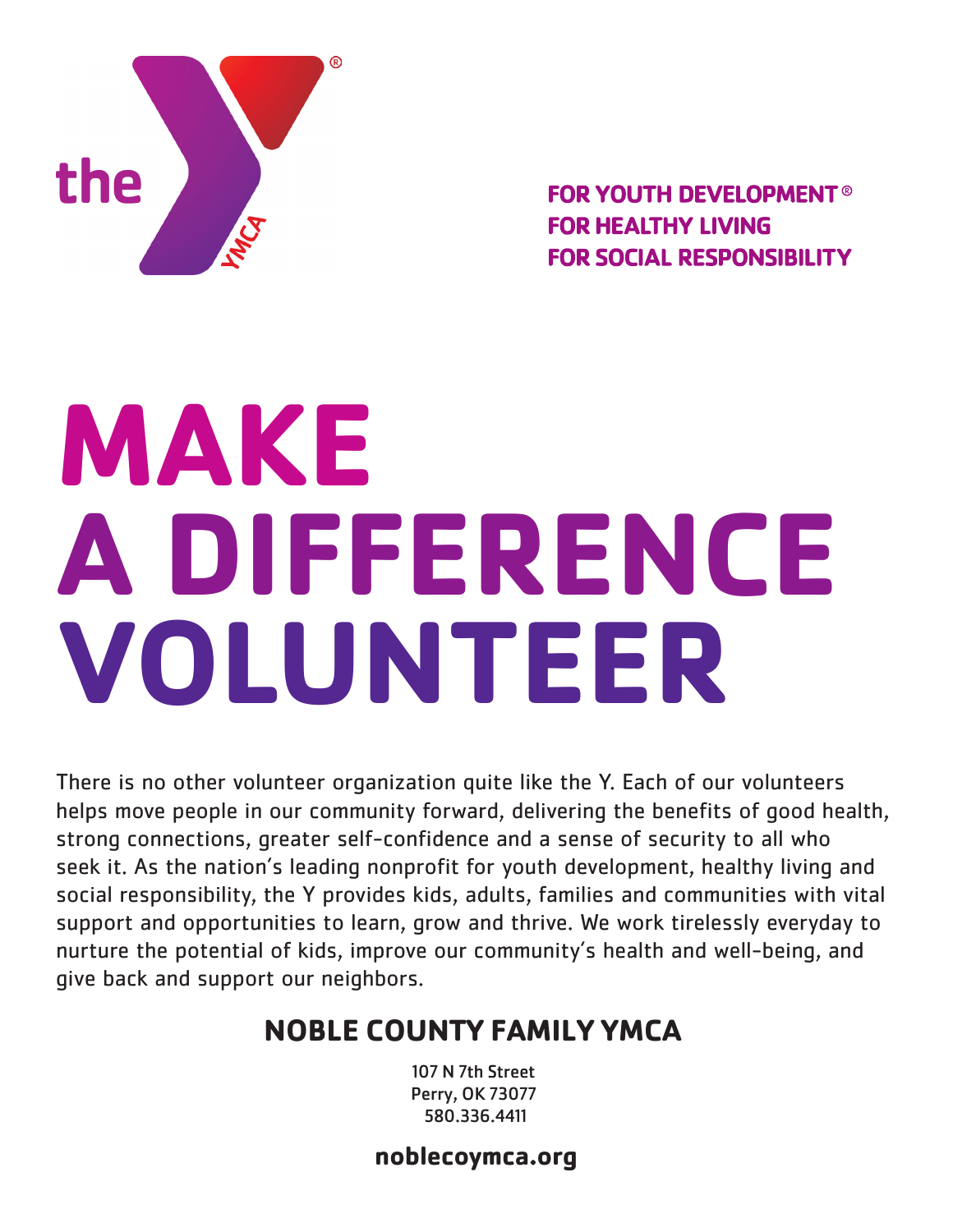#### Dear Y Friend,

Thank you for your interest in volunteering. Your desire to make a difference and give your time and talent back to the community is greatly appreciated.

In this packet, you will find a volunteer application. Please complete and return it to your YMCA contact. Keepthis page for your reference.

Please read over the Code of Conduct and Youth Coach's Creed to the right and sign that you have read them on the application. Because we are a youth-serving organization, all adult YMCA volunteers must also agree to several background checks to be accepted.

Volunteers are required by the Noble County Family YMCA to take a child sexual abuse prevention training every 2 years.

Depending on your volunteer role, additional trainings may be required.

Visit noblecoy[mca.org/volunteer](http://www.ymcaocc.org/) for training links and to see the full list of training required for each role.

There are many [opportunities](http://www.reportabusepa.pitt.edu/) at the YMCA. From annual events like our Annual Giving Ca[mpaign and the Tim](http://keepkidssafe.pa.gov/index.htm) Hight Food Program to youth sports programs, we need hundreds of volunteer hours filled each year.

Thank you again for your interest in volunteering at the Noble County Family YMCA!

#### **The Y: We're for youth development, healthy living and social responsibility**

#### **Volunteer Code of Conduct**

- 1. Volunteers must adhere to the YMCA Four Core Values of Respect, Responsibility, Caring and Honesty.
- 2. Volunteers must portray a positive role model by maintaining a positive attitude of respect, patience, encouragement, integrity, courtesy and maturity.
- 3. At no time during a YMCA program may a volunteer be alone with a single child where they cannot be observed by other adults.
- 4. Volunteers shall never leave a child involved with their program unsupervised.
- 5. Volunteers should appear clean, neat and appropriately dressed.
- 6. Volunteers are not to transport children in their own vehicles.
- 7. Volunteers must treat all program participants of all races, religions, cultures and backgrounds with the same respect and consideration.
- 8. Volunteers may not smoke or use tobacco products during YMCA events and activities.
- 9. Using, possessing or being under the influence of alcohol or illegal drugs during YMCA activities is strictly prohibited.
- 10. Profanity, inappropriate jokes/gestures, intimate displays of affection towards others are prohibited.
- 11. Volunteers must use positive techniques of guidance, including positive reinforcement and encouragement, rather than comparison and criticism. Volunteers should abstain from humiliating or frightening types of disciplinary actions.
- 12. Volunteers will refrain from any action that could be considered child abuse including:
	- a. Physical: spanking, slapping, striking, intimidating
	- b. Verbal: humiliating, degrading, threatening
	- c. Sexual: inappropriate gesturing, touching, language
	- d. Mental: neglecting, shaming, cruelty, put downs

#### YMCA Youth Coach's Creed

- 1. I pledge myself to uphold the mission of the Noble County Family YMCA with my team members, coaches, spectators and opposing teams.
- 2. I will exemplify all the principles of good sportsmanship and instill them in the youth under my care. I will not permit any unsportsmanlike conduct from players or spectators representing the team I am coaching.
- 3. I will lead by example and display YMCA core values which will inspire the youth around me to do the same.
- 4. I shall make fair play and good sportsmanship the primary objective of all competition.
- 5. My primary aim as a YMCA coach is to develop youth in spirit, mind and body.
- 6. I will abide and uphold the rules and regulations of the sport as established by the YMCA.
- 7. I will, at the conclusion of the game, line up my team and shake hands with each member of the opposing team.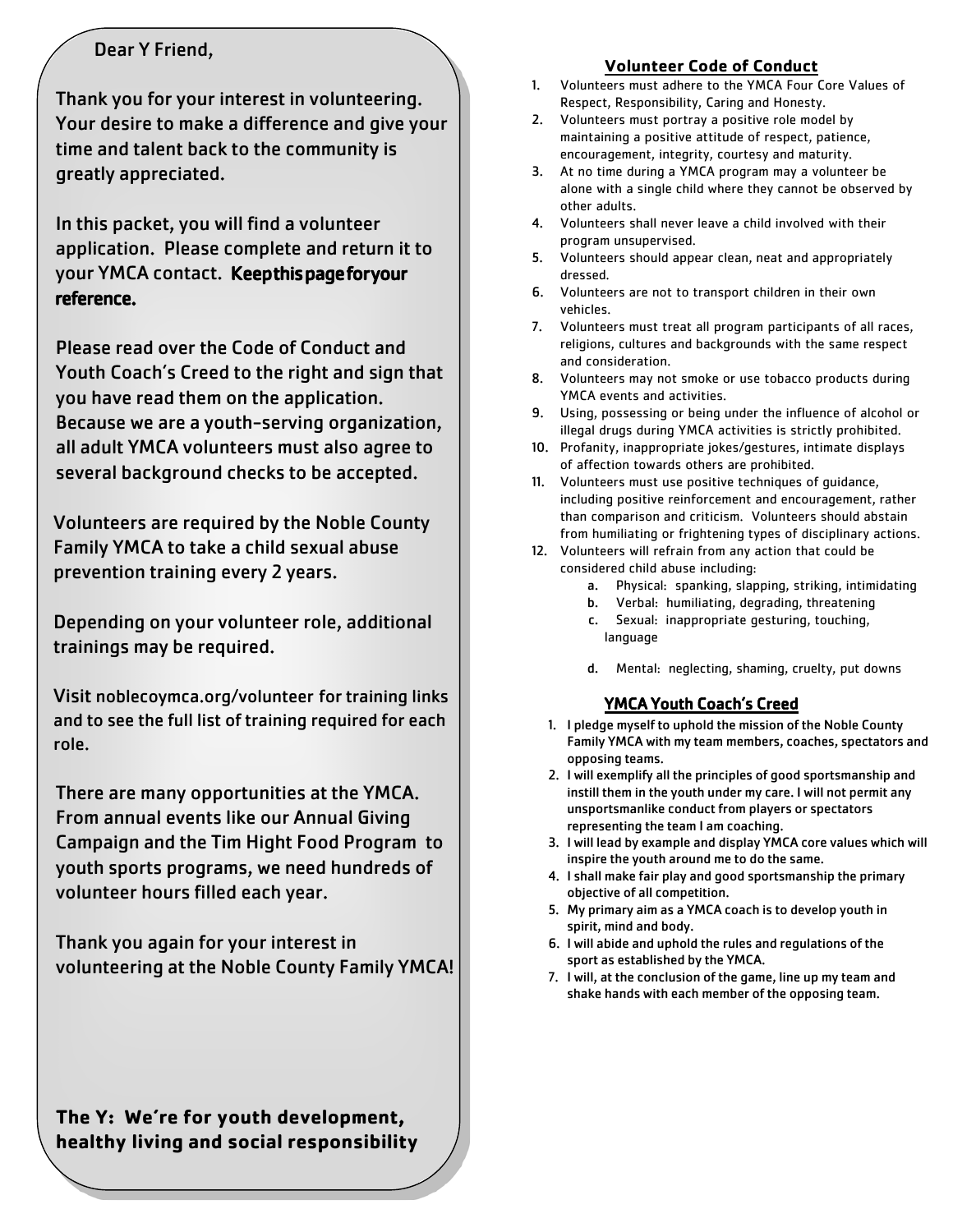#### **Noble County Family YMCA Volunteer Application**

| <b>APPLICANT INFORMATION</b>                                                       |                                                                                                                |                                         | Please fill out entire application in ink.                                       |
|------------------------------------------------------------------------------------|----------------------------------------------------------------------------------------------------------------|-----------------------------------------|----------------------------------------------------------------------------------|
| <b>First Name</b>                                                                  | Last Name                                                                                                      | Middle Initial                          | Home Phone                                                                       |
|                                                                                    |                                                                                                                |                                         |                                                                                  |
|                                                                                    |                                                                                                                |                                         |                                                                                  |
|                                                                                    |                                                                                                                |                                         |                                                                                  |
| Address (street, city, state, zip)                                                 |                                                                                                                |                                         | Daytime Phone                                                                    |
|                                                                                    |                                                                                                                |                                         |                                                                                  |
|                                                                                    |                                                                                                                |                                         |                                                                                  |
|                                                                                    |                                                                                                                |                                         |                                                                                  |
| <b>Emergency Contact Name</b>                                                      | <b>Emergency Contact Number</b>                                                                                | Relationship                            | Cell Phone                                                                       |
|                                                                                    |                                                                                                                |                                         |                                                                                  |
|                                                                                    |                                                                                                                |                                         |                                                                                  |
|                                                                                    |                                                                                                                |                                         | <b>Email Address</b>                                                             |
|                                                                                    | Are you at least 18 years old? _______ Yes ________ No: if no enter birthdate: ______/_______/________________ |                                         |                                                                                  |
|                                                                                    |                                                                                                                |                                         |                                                                                  |
| Volunteers under 18 years of age will need written permission from their guardian. |                                                                                                                |                                         | Best Time/Place/Phone to Contact You                                             |
|                                                                                    |                                                                                                                |                                         |                                                                                  |
|                                                                                    |                                                                                                                |                                         |                                                                                  |
|                                                                                    |                                                                                                                |                                         |                                                                                  |
|                                                                                    |                                                                                                                |                                         |                                                                                  |
|                                                                                    |                                                                                                                |                                         |                                                                                  |
|                                                                                    | Are you looking to fulfill a school requirement for your service? _______ Yes ________ No                      |                                         |                                                                                  |
|                                                                                    |                                                                                                                |                                         |                                                                                  |
|                                                                                    |                                                                                                                |                                         | Number of Hours Needed: ______________ Deadline: _______________________________ |
|                                                                                    |                                                                                                                |                                         |                                                                                  |
|                                                                                    |                                                                                                                |                                         |                                                                                  |
|                                                                                    | Is this for court ordered community service? _________ Yes _________ No                                        |                                         |                                                                                  |
|                                                                                    | Certain offenses may limit the areas in which you can serve. Please explain offense or attach paperwork.       |                                         |                                                                                  |
|                                                                                    |                                                                                                                |                                         |                                                                                  |
|                                                                                    |                                                                                                                |                                         |                                                                                  |
|                                                                                    |                                                                                                                |                                         |                                                                                  |
| <b>ASSIGNMENT PREFERENCES</b>                                                      |                                                                                                                |                                         | Please indicate your availability for volunteer service.                         |
| Days of the Week:                                                                  | <b>Time of Day:</b>                                                                                            | What program areas interest you?        | Please check specific interests.                                                 |
| Monday<br>$\Box$                                                                   | Mornings<br>$\Box$                                                                                             | Anything/Everything<br>$\Box$           | <b>Annual Giving Campaign</b><br>$\Box$                                          |
| Tuesday<br>0                                                                       | Afternoons<br>$\Box$                                                                                           | Aquatics<br>$\Box$                      | <b>Tim Hight Food Program</b><br>$\Box$                                          |
| $\Box$<br>Wednesday                                                                | $\Box$<br>Nights                                                                                               | <b>Building &amp; Grounds</b><br>$\Box$ | <b>CommUNITY Wellness Event</b><br>$\Box$                                        |
| Thursday<br>$\Box$                                                                 | $\Box$<br>Anytime                                                                                              | Child Care<br>$\Box$                    | <b>Turkey Trot</b><br>0                                                          |
| Friday<br>$\Box$                                                                   | Only times listed below<br>$\Box$                                                                              | $\Box$<br>Family                        | <b>Youth Sports Coach</b><br>$\Box$                                              |
| $\Box$<br>Saturday                                                                 | Specific Hours Available:                                                                                      | <b>Financial Development</b><br>$\Box$  | Youth Sports Assistant Coach<br>$\Box$                                           |
| П<br>Sunday                                                                        |                                                                                                                | $\Box$<br>Land Fitness                  | $\Box$<br><b>Youth Sports Referee</b>                                            |
| Any Day<br>$\Box$                                                                  |                                                                                                                | $\Box$<br>Office Work                   | $\Box$<br>Play & Learn<br><b>Tutoring</b>                                        |
|                                                                                    |                                                                                                                | $\Box$<br>Older Adult<br>$\Box$         | $\Box$                                                                           |
|                                                                                    |                                                                                                                | Preschool<br><b>Special Events</b><br>O | <b>Parents Night Out</b><br>$\Box$<br><b>Youth Dance</b><br>$\Box$               |
| May we contact you when                                                            |                                                                                                                | Teens/Youth<br>$\Box$                   | <b>Summer Camp</b><br>$\Box$                                                     |
| searching for volunteers for                                                       | Day/Times Not Available:                                                                                       |                                         | $\Box$<br><b>Healthy Kids Day</b>                                                |
| various events?                                                                    |                                                                                                                |                                         |                                                                                  |
| _____ Yes _________ No                                                             |                                                                                                                |                                         |                                                                                  |
|                                                                                    |                                                                                                                |                                         |                                                                                  |
|                                                                                    |                                                                                                                |                                         |                                                                                  |
|                                                                                    | List specific volunteering you would like to do at the Noble County Family YMCA:                               |                                         |                                                                                  |
|                                                                                    |                                                                                                                |                                         |                                                                                  |
|                                                                                    |                                                                                                                |                                         |                                                                                  |
| <b>VOLUNTEER HISTORY</b>                                                           |                                                                                                                |                                         |                                                                                  |
|                                                                                    |                                                                                                                |                                         |                                                                                  |
| $\Box$                                                                             | I have volunteered with the YMCA in the past. If yes, please list below.                                       |                                         |                                                                                  |
| □                                                                                  | I have volunteered with other organizations in the past. If yes, please list below.                            |                                         |                                                                                  |
| <b>Name of Organization/Location</b>                                               | <b>Dates Volunteered</b>                                                                                       | <b>Duties</b>                           | <b>Supervisor/Phone Number</b>                                                   |
|                                                                                    |                                                                                                                |                                         |                                                                                  |
|                                                                                    |                                                                                                                |                                         |                                                                                  |
|                                                                                    |                                                                                                                |                                         |                                                                                  |
|                                                                                    |                                                                                                                |                                         |                                                                                  |
|                                                                                    |                                                                                                                |                                         |                                                                                  |
|                                                                                    |                                                                                                                |                                         |                                                                                  |
|                                                                                    |                                                                                                                |                                         |                                                                                  |
|                                                                                    |                                                                                                                |                                         |                                                                                  |
|                                                                                    |                                                                                                                |                                         |                                                                                  |